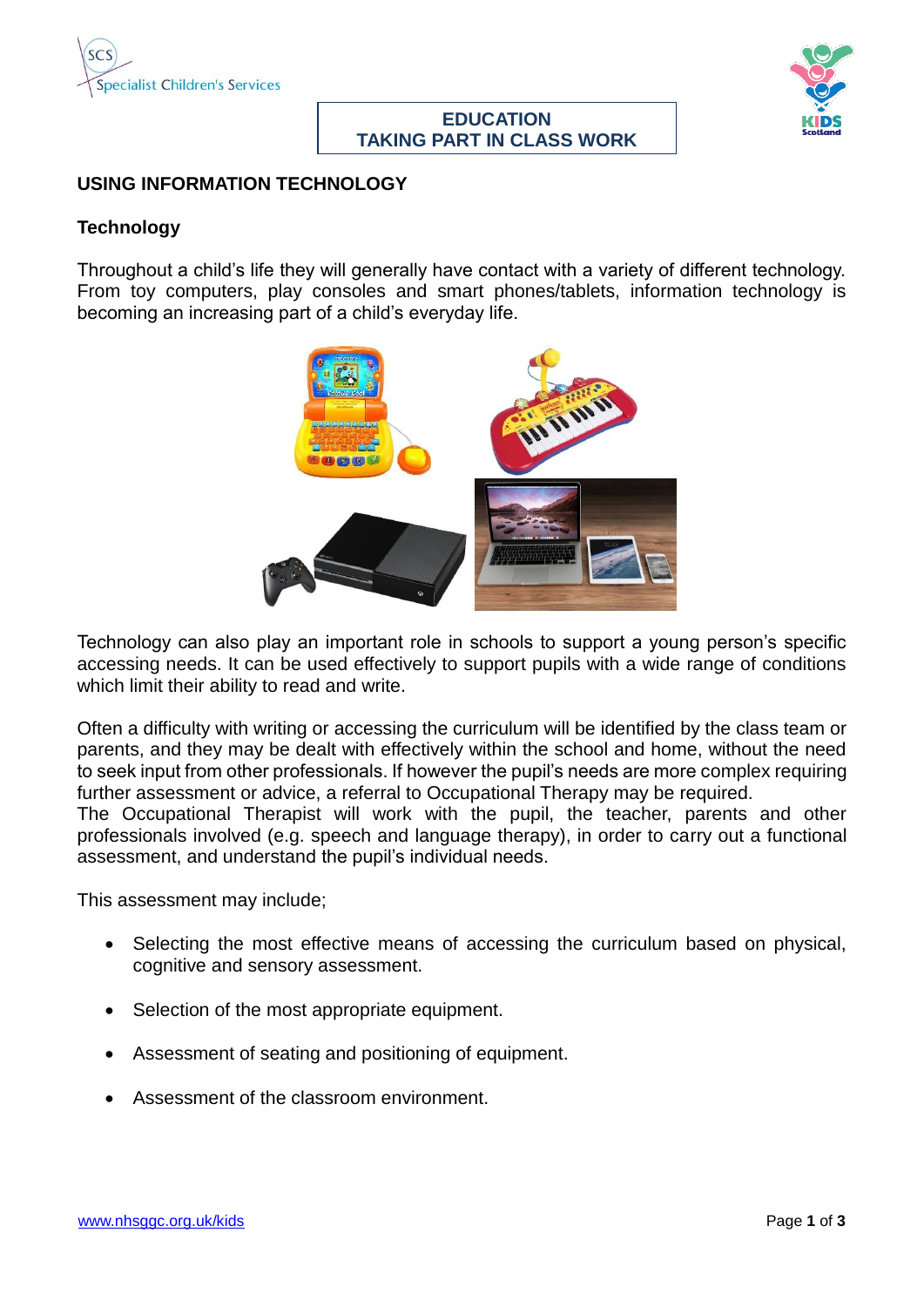

## **Hardware and Software**

Technology can be divided into 2 different areas; Hardware and Software

## **Hardware**

Hardware is the collection of physical parts of the computer including the computer itself, monitor/screen, and various accessing methods e.g. different keyboards, mice and switches. There are many varieties of keyboards, mice and switches that could help improve access to computers, smart devices, toys, games, communication devices and environmental controls, depending on individual need.

**Keyboards** – e.g. standard, jumbo/enlarged, mini keyboards, uni-lateral keyboard, overlay key guards and on-screen keyboard (operated by touch screen or cursor).



**Mouse** – e.g. small (designed for a small child's hand), uni-button, (could be used at early stages of accessing technology or if there are difficulties with left/right discrimination), standard click, double click, wireless, roller ball, joystick, and thumb mouse (helpful when there is limited dexterity).